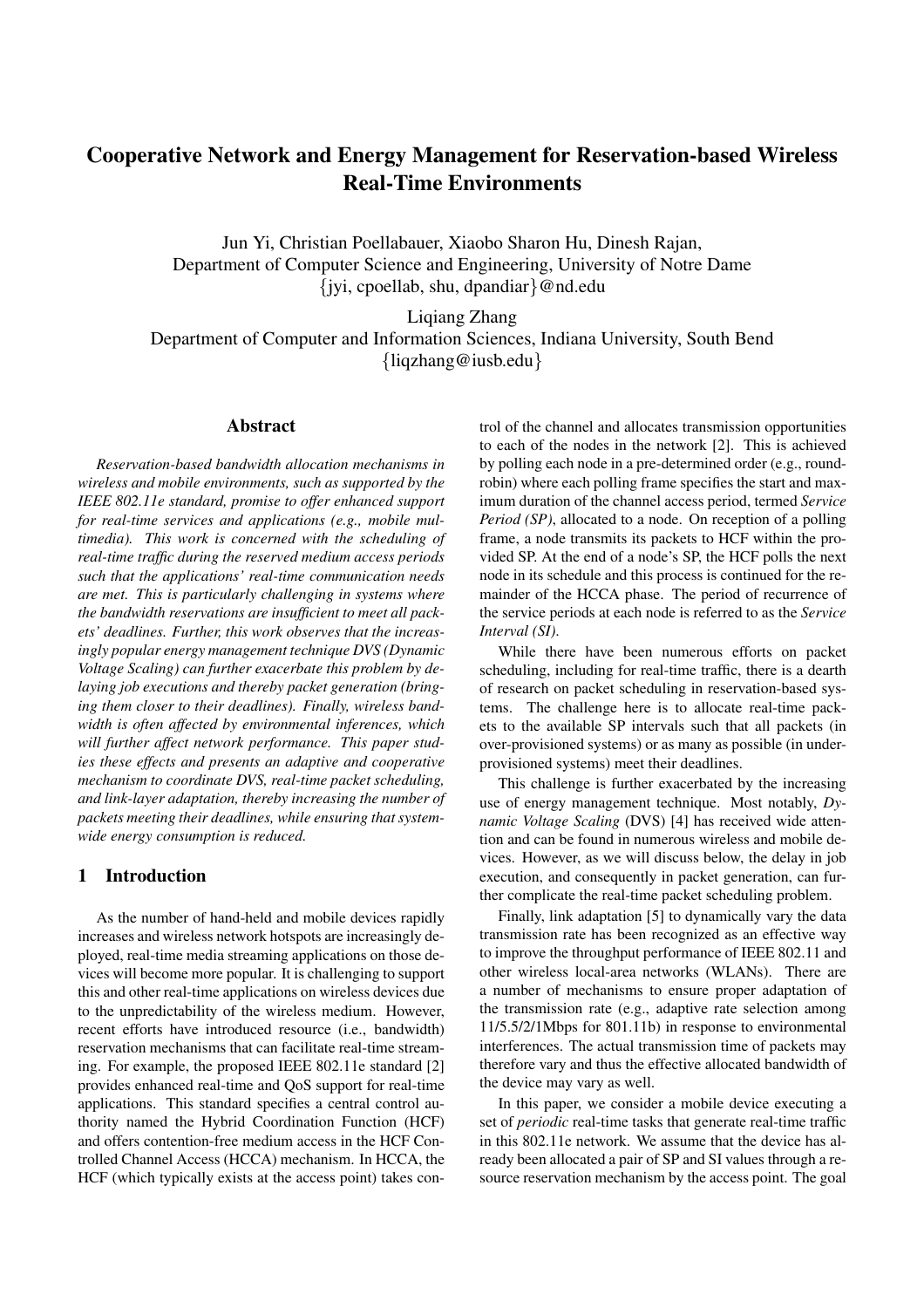is to transmit real-time packets in those SP intervals before their deadlines expire. Our proposed solution closely integrates existing DVS mechanisms on a wireless device with a novel packet scheduler and the wireless link layer. For example, decreasing the operating frequency of the CPU by the DVS algorithm will affect the timeliness of real-time packets. Increasing the operating frequency, on the other hand, leads to increased energy consumptions. Finally, the transmission rate and packet sizes (even of the same task) may vary and affect the effective bandwidth allocated to this device. This requires a packet management mechanism that coordinates task executions and packet transmissions to improve the timeliness of the packets and to maintain large system-wide energy savings.

#### 2 Observations

In this section, we discuss our observations on the effects of real-time packet scheduling and the use of DVS. We use the following notations:  $J_{i,j}$  represents the  $j^{th}$  job of the  $i^{th}$  task;  $P_{i,j}$  represents the packet generated by job  $J_{i,j}$ ;  $AS_{i,j}$  and  $WS_{i,j}$  represent the actual and worst-case size of packet  $P_{i,j}$ ;  $G_{i,j}$  represents the packet generation time of  $P_{i,j}$  (i.e., the time a job submits a packet to the packet queue);  $D_{i,j}$  represents the transmission deadline of packet  $P_{i,j}$ ; and  $d_{i,j}$  represents the deadline of job  $J_{i,j}$ . We further assume that a job can generate a packet at any time during job execution. DVS mechanisms have been used in



**Figure 1.** Effects of a DVS mechanism on real-time packet scheduling: (a) job schedule and clock frequency, (b) packet sizes (expressed as transmission times), (c) EDF scheduling for real-time packets.

the past to conserve energy at the processor level, including DVS approaches that ensure that the deadline requirements of real-time tasks are met [4]. Our observation, however, is that a DVS mechanism not only delays job execution, but also packet generation, thereby potentially causing some real-time packets to miss their transmission deadlines. This problem is exacerbated in reservation-based systems, where packet schedulers have only limited *transmission opportunities* during the SP intervals. That is, even slight delays in packet generation may push a packet out of its intended SP interval and prevent it from being transmitted before its deadline (if the next SP interval does not begin until the packet's deadline). As a consequence, packets will either be transmitted late or dropped altogether, e.g., Figure 1 illustrates a case where packets  $P_{3,2}$  and  $P_{3,3}$  miss their deadlines.

On the other hand, if we modify job deadlines such that packets can easily fit into their intended SP intervals (as illustrated in the example in Figure 2), the clock frequencies for job execution are increased (thereby increasing the energy consumption). Further, since the actual packet sizes may be less than their worst-case sizes, *idle intervals* within an SP interval may arise, i.e., durations where no transmission takes place, while energy at the wireless device is still consumed.



**Figure 2.** Effects of network scheduling mechanism: (a) job deadlines are modified to speed up job execution and packet generation, (b) actual and worst-case packet sizes (expressed as transmission times), (c) EDF scheduling of packets in the actual case.

Our final observation is that the network transmission rate also affects energy efficiency and real-time performance. Network transmission rate is in turn affected by environmental interferences [5]. With low transmission rates, it is better for the task management service to prolong the deadlines of jobs whose deadlines cannot be met (as illustrated in (c) of Figure 2), or to suspend some less critical real-time jobs. With high transmission rates, more real-time workload is allowed leading to less idle time in SP intervals.

#### 3 System Model

Based on the our observations, we present an adaptive and cooperative model that integrates a processorlevel DVS mechanism with a novel packet scheduler for reservation-based networks and the wireless link layer (WLL). When a new real-time job is entered into a runqueue (and it is expected that this job will generate a packet with real-time requirements), the DVS mechanism provides the corresponding packet parameters (Table 1) to the packet scheduler. Note that besides this new functionality, we do not make any further assumptions about the DVS algorithm. The *earliest ready time* is the worst-case packet generation time at the earliest possible job completion time (i.e., the packet is generated at the end of job execution at the earliest possible job completion). Note that the packet may be generated even earlier than its earliest ready time. One possible method to compute the earliest possible ready times is to run all jobs at the highest frequency using any desired task scheduling algorithm and then compute their completion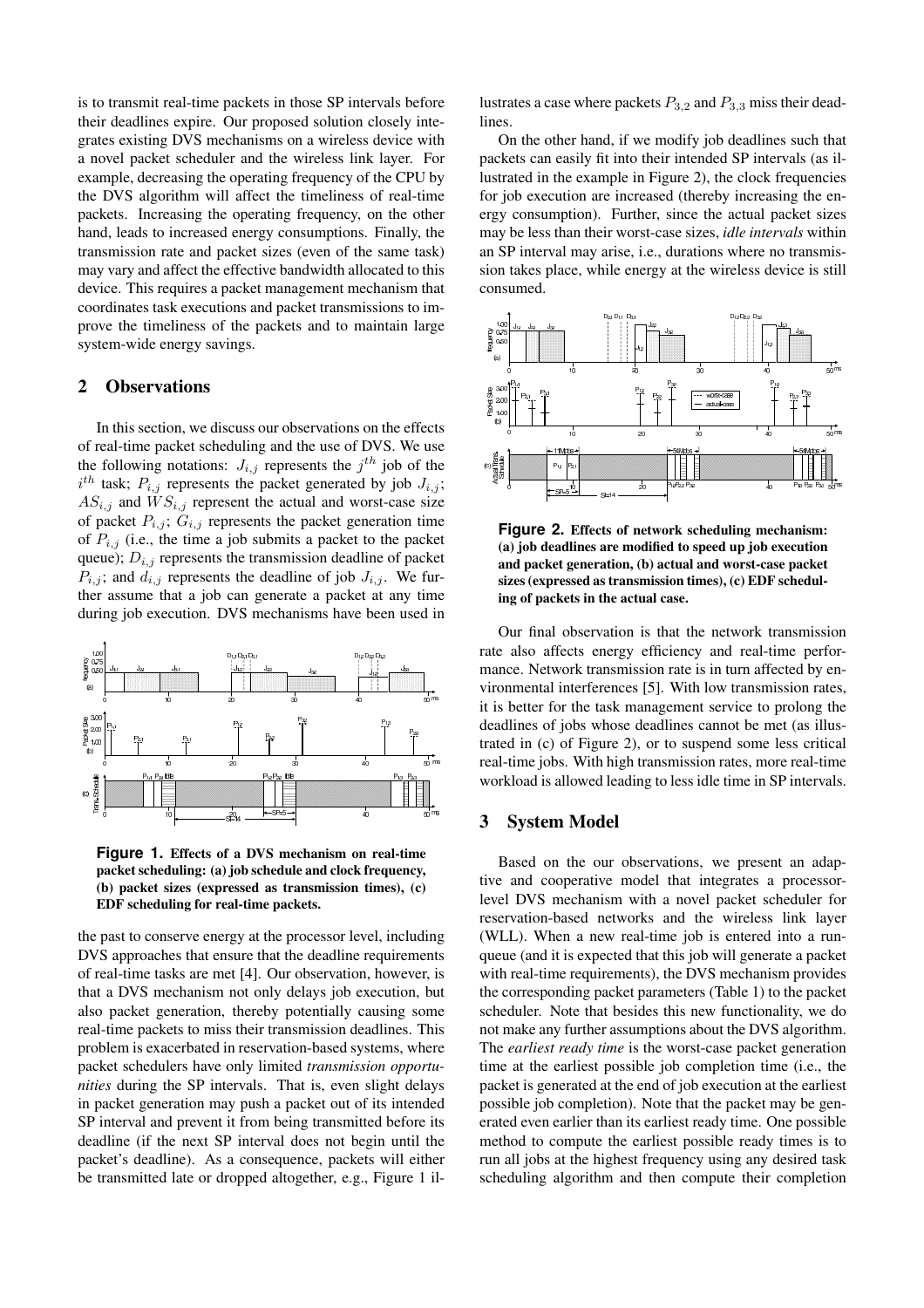times as earliest completion times. We further distinguish



**Figure 3.** Adaptive and Cooperative Model

between two kinds of packets: packets which have not been generated yet are called Type-2 packets and already generated packets are called Type-1 packets. When a job is released (i.e., entered into a run-queue), it informs the packet scheduler of the Type-2 packet it will generate. When a packet is generated, it becomes a Type-1 packet and its actual size is recorded. The goal of the packet scheduler is to allocate all Type-1 and Type-2 packets into the available SP intervals and to provide this resulting transmission schedule to the WLL. Further, to ensure that all Type-2 packets will fit into their assigned SP intervals (remember that Type-2 packets have not been generated yet), the packet scheduler can inform DVS of a modified (i.e., earlier) job deadline, ensuring that DVS will run the job sufficiently fast such that the job's packet will be generated in time. DVS adjusts its frequency schedule according to this feedback information (where existing schedulability tests can ensure that the new frequency schedule will not violate any job deadlines).

| Name                | Notation              |
|---------------------|-----------------------|
| Actual size         | $AS_{i,j}$            |
| Worst-case size     | $\overline{WS}_{i,j}$ |
| Type                | $TP_{i,j}$            |
| Deadline            | $D_{i,j}$             |
| Weight              | $W_{i,j}$             |
| Earliest ready time | $E_{i,j}$             |

| <b>Table 1. Packet Parameters</b> |  |
|-----------------------------------|--|
|                                   |  |

Finally, WLL uses a link adaptation mechanism to adapt the transmission rate to environmental interferences and feeds rate changes back to the packet scheduler. The packer scheduler, in response, can re-order packets in the transmission schedule. As a consequence, if the packet scheduler decides to push a Type-2 packet to a later SP interval, it may relax the corresponding job deadline again. Note that schedule changes triggered by WLL feedback cannot result in earlier job deadlines, i.e., only when a job is entered into a run-queue, the algorithm can set an earlier job deadline. This ensures that a job's deadline is not pushed earlier when a job is currently executing. Also, DVS can only move earliest ready times earlier to ensure all packets will be generated before their transmission times. Figure 3 outlines the proposed integrative DVS and packet scheduling mechanism.

# 4 Cooperative Energy and Real-Time Management

The primary goal of the integrative approach is to ensure that as many packets as possible can be transmitted during the limited transmission intervals. Each packet can have a weight associated, e.g., the weight could be the size of the packet or some user-specified urgency parameter. In this case, the goal is to increase the weighted sum of packets that meet their deadlines (note that finding an optimal solution to this problem is NP-hard, we therefore focus on heuristic solutions). The secondary goal is to increase the systemwide energy conservation, i.e., the combined energy saved at both the processor level and the network level. In *overprovisioned* systems (i.e, the SP periods offer more transmission opportunities than necessary to meet all deadlines), the main objective is to increase the energy savings as long as all deadlines are met. In *under-provisioned* systems, it may be impossible to meet all packets' deadlines and the objective is to increase the weighted sum of packets that meet their deadlines (while energy conservation is a secondary concern).

The packet scheduler's goal is to allocate packets to the available SP intervals and to adjust job deadlines. Packet allocation and deadline adjustment is triggered by these events:

- A new real-time job enters its run-queue, which results in a notification to the scheduler that a new Type-2 packet is available;
- a Type-2 packet becomes a Type-1 packet, where the actual packet size is less than its worst-case size, thereby opening up space in the SP interval for other packets;
- and the transmission rate is increased or decreased, which means that more or less packets can be transmitted and that the DVS mechanism may be allowed to adjust the frequency schedule.

For dynamic workloads of packets, there is no global deterministic and optimal packet scheduling algorithm when we assume that we have no knowledge about these packets (e.g., actual sizes and generation times). For a static workload, this problem can be reduced from the bin-packing problem and thus is NP-hard [1] (e.g., SPs are treated as bins and packets are treated as items of various sizes and weights).

Due to the large overheads [3] composed of medium access control (MAC) header, PHY preamble/header, acknowledgement (ACK) transmission, and some inter-frame spaces (IFSs), especially preamble and header are always transmitted at a much lower rate relative to the payload transmission rate. The size of packets will make a small difference on transmission times. As a result, we can reasonably assume that the transmission times of all packets